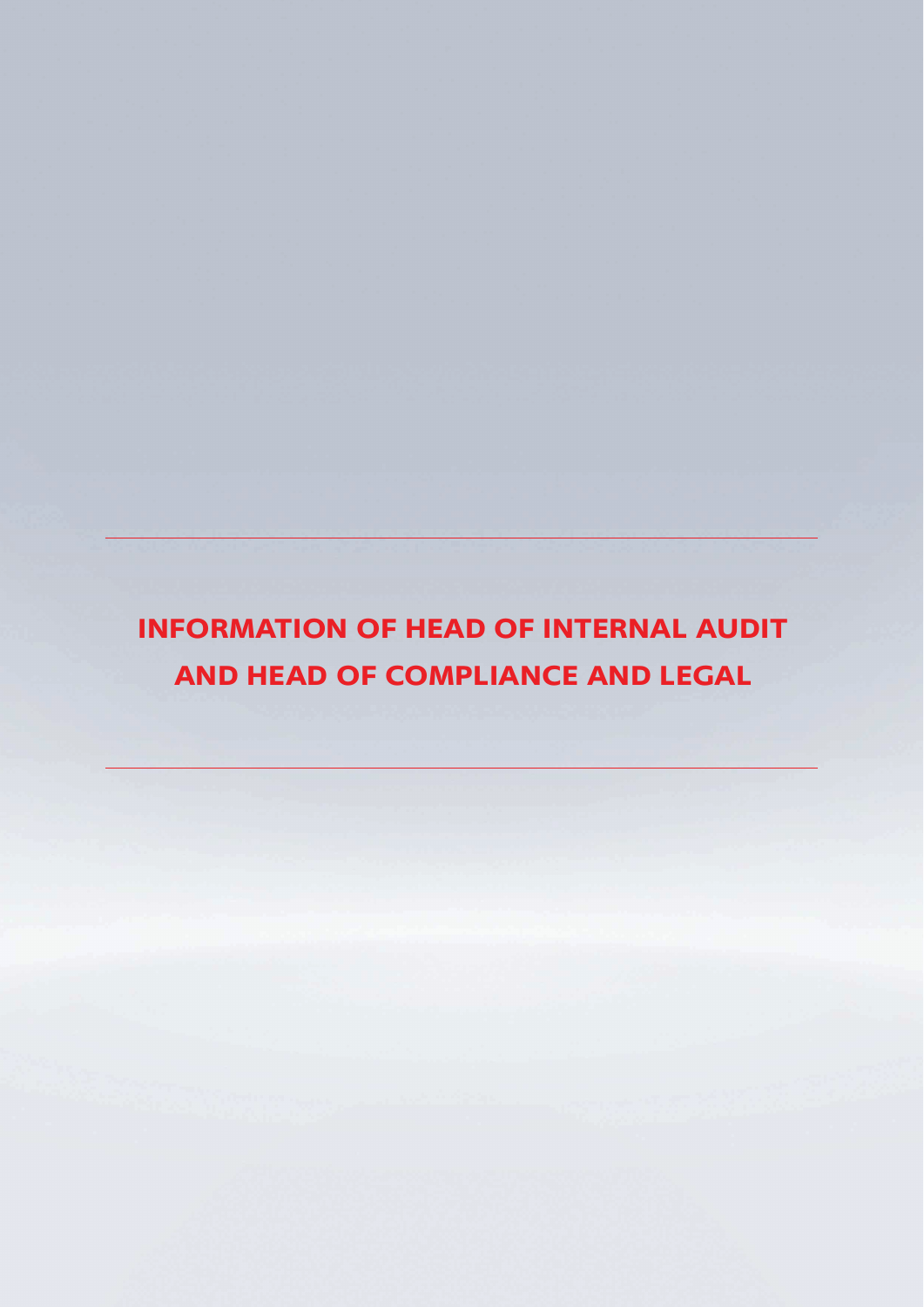# **Head of Internal Audit**

## **Mr. Pitaya Chanboonmi**

Age 55 years

#### **Position**

- Internal Audit Director

#### **Education/Training**

- Master of Business Administration, Kasetsart University
- Bachelor of Business Administration in Finance and Banking, Ramkhamhaeng University
- Bachelor of Accountancy, Chulalongkorn University
- Management Development Program, The Wharton School, The University of Pennsylvania
- Executive Development Program, International Institute for Management Development
- Advanced Management Program (AMP), International Institute for Management Development (IMD), Switzerland

## **Director Training (2)**

- Director Accreditation Program (DAP) 167/2019, Thai Institute of Directors Association
- IT Governance and Cyber Resilience Program (ITG) 15/2020, Thai Institute of Directors Association

#### **Board Member/Management of Other Listed Companies on The Stock Exchange of Thailand** (None)

### **Position in Other Company/Organization/Institution (1)**

Since 2021 Committee and Assistant treasurer, Chulalongkorn University Alumni Association

## **5-year Past Experiences and/or Remarkable Positions**

- 2009 2011 Chief Accounting Officer, SCG Chemicals Company Limited
- 2012 2018 Head of Finance and Accounting Operations, The Siam Cement Public Company Limited

## **Shareholdings (Ordinary Shares) (as at December 31, 2021)**

- Held personally: (None)
- Held by Spouse or minor children: (None)

#### **Family Relationship among Directors and Executives**

(None)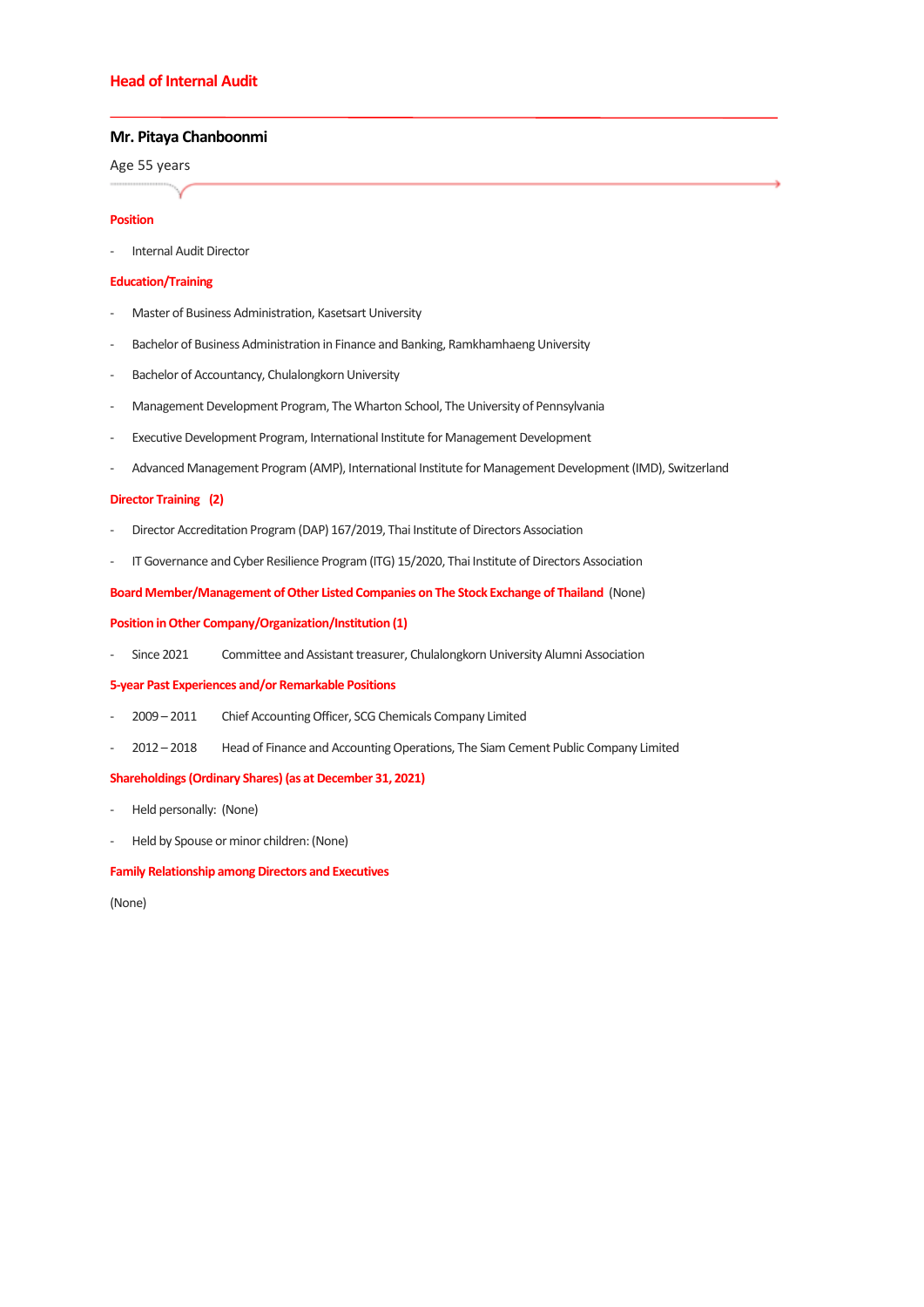### **Mr. Kitti Tangjitrmaneesakda**

Age 57 years

#### **Position**

- Managing Director, SCG Legal Counsel Limited
- Chairman of Compliance Management Committee

#### **Responsibilities**

The Chairman of Compliance Management Committee, responsible for proposing policies, strategies and supervising the Company and

its subsidiaries to comply with related rules and laws as well as creating knowledge, understanding, communication and raising awareness.

#### **Education/Training**

- Master of Laws (LL.M), Cornell University, USA
- Barrister of Laws
- Bachelor of Laws, Thammasat University (Honor)

#### **Director Training**

- Certificate Course in Corporate Governance for Director and Senior Executive of State Enterprises and Public Organization,

King Prajadhipok's Institute (PDI 15)

Director Certification Program (DCP 310), Thai Institute of Directors

#### **Board Member/Management of Other Listed Companies on The Stock Exchange of Thailand**

Since 2018 Independent Director and Audit Committee, Amata VN Public Company Limited

#### **Position in Other Company/Organization/Institution**

- Since 2012 Committee, The Joint Standing Committee on Commerce, Industry and Banking
- Since 2012 Board of Trustee, Sirindhorn International Institute of Technology, Thammasat University
- Since 2018 Vice Chairman, The Federation of Thai Industries
- Since 2018 Committee, Faculty of Laws, Thammasat University
- Since 2019 Board of Directors of Thai Plastic and Chemicals Public Company Limited
- Since 2019 Committee, Public Sector Audit and Evaluations Committee (PAEC) of the Ministry of Commerce
- Since 2020 National Reform Committee on Law, Office of the National Economic and Social Development Council
- Since 2020 Law Reform Commission, Office of the Council of State
- Since 2020 Sub-commission on Regulatory Impact Assessment, Office of the Council of State
- Since 2020 Sub-commission on Regulatory Development to Reduce Barriers to the Establishment and the Operation of Business, Strategic Transformation Office
- Since 2020 Sub-commission on Regulatory Reform to Promote Economic Recovery After Covid-19 Pandemic, Strategic Transformation Office
- Since 2020 PDC Sub-commission on Promotion and Enhancement of Facilitation on Government Licensing and Business Operation, Office of the Public Sector Development Commission